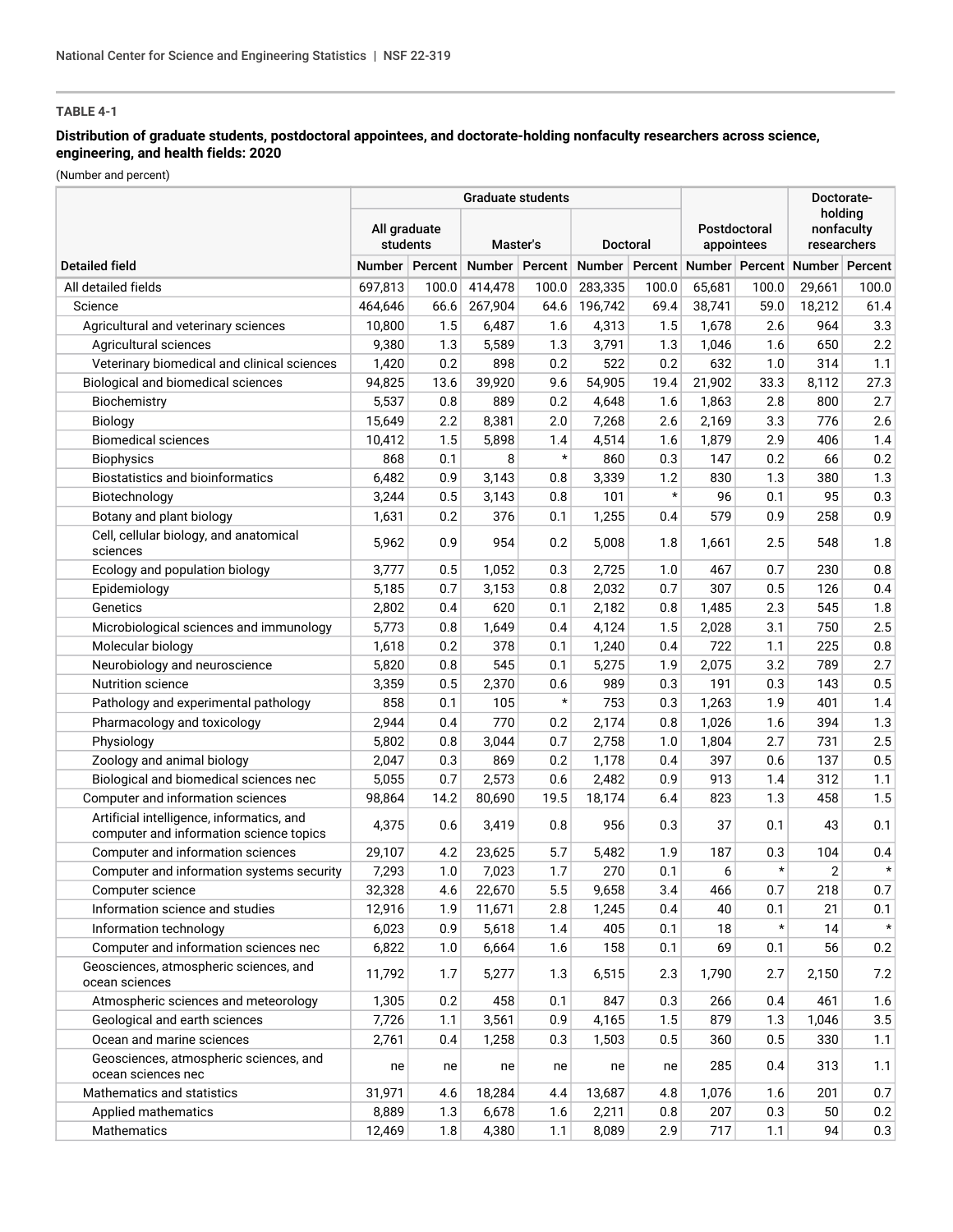## **Distribution of graduate students, postdoctoral appointees, and doctorate-holding nonfaculty researchers across science, engineering, and health fields: 2020**

(Number and percent)

|                                                           |                                                  |                | <b>Graduate students</b> |         |                                                                           | Doctorate- |       |                            |                                      |         |
|-----------------------------------------------------------|--------------------------------------------------|----------------|--------------------------|---------|---------------------------------------------------------------------------|------------|-------|----------------------------|--------------------------------------|---------|
|                                                           | All graduate<br>students<br>Master's<br>Doctoral |                |                          |         |                                                                           |            |       | Postdoctoral<br>appointees | holding<br>nonfaculty<br>researchers |         |
| <b>Detailed field</b>                                     |                                                  | Number Percent |                          |         | Number   Percent   Number   Percent   Number   Percent   Number   Percent |            |       |                            |                                      |         |
| <b>Statistics</b>                                         | 10,613                                           | 1.5            | 7,226                    | 1.7     | 3,387                                                                     | 1.2        | 152   | 0.2                        | 57                                   | 0.2     |
| Multidisciplinary and interdisciplinary studies           | 14,533                                           | 2.1            | 10,980                   | 2.6     | 3,553                                                                     | 1.3        | 832   | 1.3                        | 679                                  | 2.3     |
| Biological and physical sciences                          | 1,808                                            | 0.3            | 993                      | 0.2     | 815                                                                       | 0.3        | 119   | 0.2                        | 56                                   | 0.2     |
| Computational science                                     | 2,266                                            | 0.3            | 1,968                    | 0.5     | 298                                                                       | 0.1        | 26    | $\star$                    | 38                                   | 0.1     |
| Data science and data analytics                           | 2,166                                            | 0.3            | 2,124                    | 0.5     | 42                                                                        | $\star$    | 57    | 0.1                        | 22                                   | 0.1     |
| International and global studies                          | 1,514                                            | 0.2            | 1,341                    | 0.3     | 173                                                                       | 0.1        | 13    | $^\star$                   | 16                                   | 0.1     |
| Multidisciplinary and interdisciplinary<br>studies nec    | 6,779                                            | 1.0            | 4,554                    | 1.1     | 2,225                                                                     | 0.8        | 617   | 0.9                        | 547                                  | 1.8     |
| Natural resources and conservation                        | 12,498                                           | 1.8            | 8,793                    | 2.1     | 3,705                                                                     | 1.3        | 845   | 1.3                        | 573                                  | 1.9     |
| Environmental science and studies                         | 5,866                                            | 0.8            | 4,067                    | 1.0     | 1,799                                                                     | 0.6        | 279   | 0.4                        | 167                                  | 0.6     |
| Forestry, natural resources, and<br>conservation          | 6,632                                            | 1.0            | 4,726                    | 1.1     | 1,906                                                                     | 0.7        | 566   | 0.9                        | 406                                  | 1.4     |
| Physical sciences                                         | 42,616                                           | 6.1            | 6,275                    | 1.5     | 36.341                                                                    | 12.8       | 6,937 | 10.6                       | 2,890                                | 9.7     |
| Astronomy and astrophysics                                | 1,506                                            | 0.2            | 76                       | $\star$ | 1,430                                                                     | 0.5        | 544   | 0.8                        | 569                                  | 1.9     |
| Chemistry                                                 | 22,485                                           | 3.2            | 3,096                    | 0.7     | 19,389                                                                    | 6.8        | 3,294 | 5.0                        | 906                                  | 3.1     |
| Materials sciences                                        | 1,492                                            | 0.2            | 464                      | 0.1     | 1,028                                                                     | 0.4        | 225   | 0.3                        | 73                                   | 0.2     |
| Physics                                                   | 16,126                                           | 2.3            | 2,141                    | 0.5     | 13,985                                                                    | 4.9        | 2,676 | 4.1                        | 1,151                                | 3.9     |
| Physical sciences nec                                     | 1,007                                            | 0.1            | 498                      | 0.1     | 509                                                                       | 0.2        | 198   | 0.3                        | 191                                  | 0.6     |
| Psychology                                                | 68,394                                           | 9.8            | 47,279                   | 11.4    | 21,115                                                                    | 7.5        | 1,312 | 2.0                        | 749                                  | 2.5     |
| Applied psychology                                        | 22,506                                           | 3.2            | 17,673                   | 4.3     | 4,833                                                                     | 1.7        | 92    | 0.1                        | 64                                   | 0.2     |
| Clinical psychology                                       | 7,148                                            | 1.0            | 3,480                    | 0.8     | 3,668                                                                     | 1.3        | 84    | 0.1                        | 16                                   | 0.1     |
| Counseling psychology                                     | 17,339                                           | 2.5            | 15,979                   | 3.9     | 1,360                                                                     | 0.5        | 31    | $^\star$                   | 26                                   | 0.1     |
| Human development                                         | 2,241                                            | 0.3            | 1,499                    | 0.4     | 742                                                                       | 0.3        | 122   | 0.2                        | 137                                  | 0.5     |
| Psychology, general                                       | 13,427                                           | 1.9            | 6,826                    | 1.6     | 6,601                                                                     | 2.3        | 722   | 1.1                        | 348                                  | 1.2     |
| Research and experimental psychology                      | 5,733                                            | 0.8            | 1,822                    | 0.4     | 3,911                                                                     | 1.4        | 261   | 0.4                        | 158                                  | 0.5     |
| Social sciences                                           | 78,353                                           | 11.2           | 43,919                   | 10.6    | 34,434                                                                    | 12.2       | 1,546 | 2.4                        | 1,436                                | 4.8     |
| Agricultural and natural resource economics               | 1,242                                            | 0.2            | 603                      | 0.1     | 639                                                                       | 0.2        | 33    | 0.1                        | 52                                   | 0.2     |
| Anthropology                                              | 6,463                                            | 0.9            | 2,167                    | 0.5     | 4,296                                                                     | 1.5        | 153   | 0.2                        | 81                                   | 0.3     |
| Area, ethnic, cultural, gender, and group<br>studies      | 5,124                                            | 0.7            | 2,642                    | 0.6     | 2,482                                                                     | 0.9        | 226   | 0.3                        | 134                                  | 0.5     |
| Criminal justice and safety studies                       | 6,662                                            | 1.0            | 5,674                    | 1.4     | 988                                                                       | 0.3        | 17    | $\star$                    | 12                                   | $\star$ |
| Criminology                                               | 1.626                                            | 0.2            | 1,308                    | 0.3     | 318                                                                       | 0.1        | 2     | $^\star$                   | 7                                    | $\star$ |
| Economics (except agricultural and natural<br>resource)   | 14,073                                           | 2.0            | 6,114                    | 1.5     | 7,959                                                                     | 2.8        | 123   | 0.2                        | 176                                  | 0.6     |
| Geography and cartography                                 | 4,397                                            | 0.6            | 2,745                    | 0.7     | 1,652                                                                     | 0.6        | 140   | 0.2                        | 103                                  | 0.3     |
| International relations and national security<br>studies  | 7,730                                            | 1.1            | 7,322                    | 1.8     | 408                                                                       | 0.1        | 68    | 0.1                        | 51                                   | 0.2     |
| Linguistics                                               | 2,850                                            | 0.4            | 1,164                    | 0.3     | 1,686                                                                     | 0.6        | 41    | 0.1                        | 39                                   | 0.1     |
| Political science and government                          | 8,438                                            | 1.2            | 3,072                    | 0.7     | 5,366                                                                     | 1.9        | 148   | 0.2                        | 64                                   | 0.2     |
| Public policy analysis                                    | 8,899                                            | 1.3            | 6,352                    | 1.5     | 2,547                                                                     | 0.9        | 229   | 0.3                        | 361                                  | 1.2     |
| Sociology and population studies                          | 7,409                                            | 1.1            | 2,342                    | 0.6     | 5,067                                                                     | 1.8        | 155   | 0.2                        | 148                                  | 0.5     |
| Urban studies and affairs                                 | 1,312                                            | 0.2            | 907                      | 0.2     | 405                                                                       | 0.1        | 5     | $\star$                    | 18                                   | 0.1     |
| Social sciences, other                                    | 2,128                                            | 0.3            | 1,507                    | 0.4     | 621                                                                       | 0.2        | 206   | 0.3                        | 190                                  | 0.6     |
| Engineering                                               | 157,729                                          | 22.6           | 86,450                   | 20.9    | 71,279                                                                    | 25.2       | 8,462 | 12.9                       | 3,921                                | 13.2    |
| Aerospace, aeronautical, and astronautical<br>engineering | 6,971                                            | 1.0            | 4,326                    | 1.0     | 2,645                                                                     | 0.9        | 233   | 0.4                        | 149                                  | 0.5     |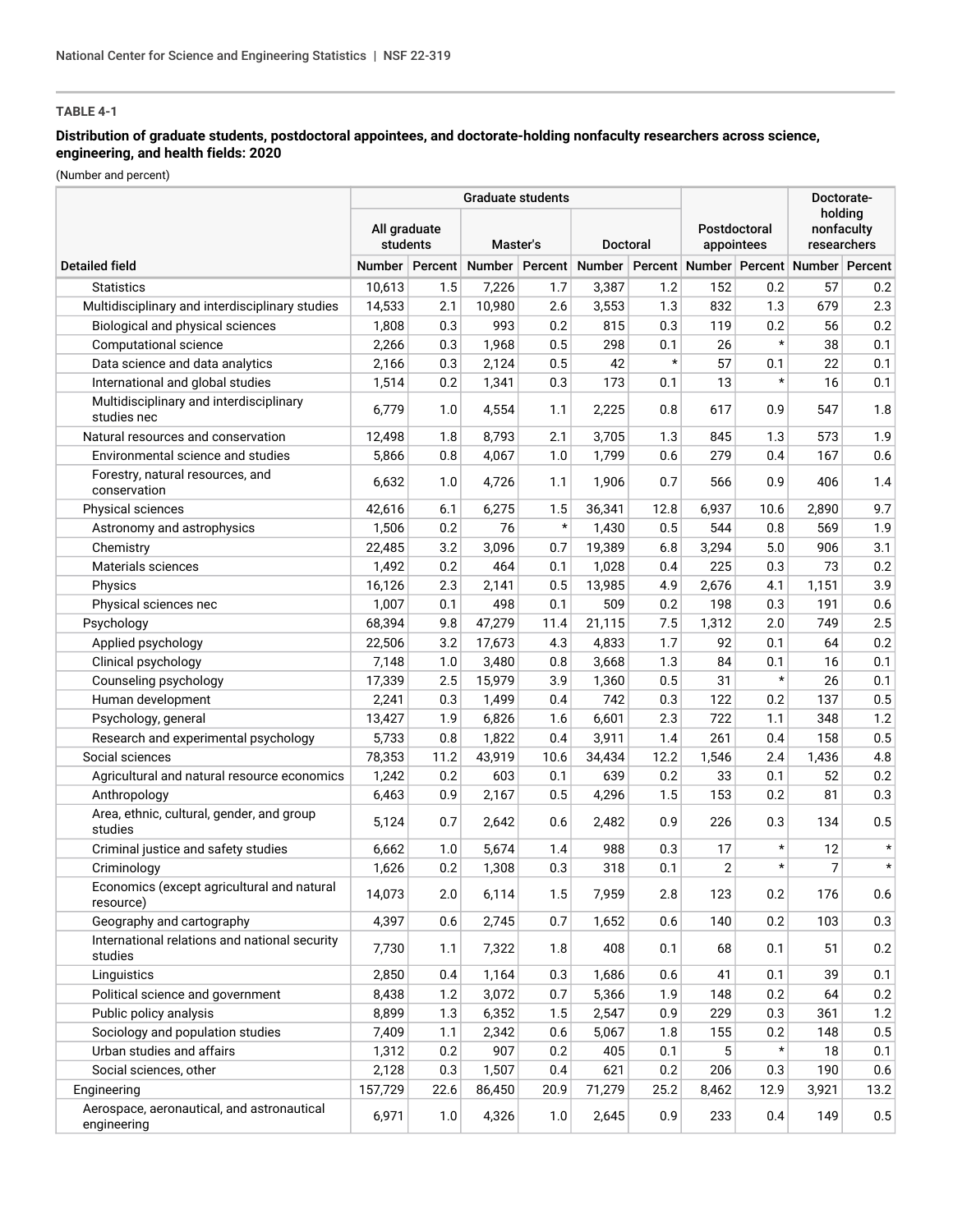## **Distribution of graduate students, postdoctoral appointees, and doctorate-holding nonfaculty researchers across science, engineering, and health fields: 2020**

(Number and percent)

|                                                                           | <b>Graduate students</b>             |      |        |                 |                                                                            |                            |        |                                      | Doctorate- |         |
|---------------------------------------------------------------------------|--------------------------------------|------|--------|-----------------|----------------------------------------------------------------------------|----------------------------|--------|--------------------------------------|------------|---------|
|                                                                           | All graduate<br>students<br>Master's |      |        | <b>Doctoral</b> |                                                                            | Postdoctoral<br>appointees |        | holdina<br>nonfaculty<br>researchers |            |         |
| <b>Detailed field</b>                                                     |                                      |      |        |                 | Number Percent Number Percent Number Percent Number Percent Number Percent |                            |        |                                      |            |         |
| Biological, biomedical, and biosystems<br>engineering                     | 12,775                               | 1.8  | 4,536  | 1.1             | 8.239                                                                      | 2.9                        | 1.696  | 2.6                                  | 525        | 1.8     |
| Chemical, petroleum, and chemical-related<br>engineering                  | 10,554                               | 1.5  | 2,942  | 0.7             | 7,612                                                                      | 2.7                        | 1,157  | 1.8                                  | 330        | 1.1     |
| Chemical engineering                                                      | 9,457                                | 1.4  | 2,426  | 0.6             | 7,031                                                                      | 2.5                        | 1,108  | 1.7                                  | 274        | 0.9     |
| Petroleum engineering                                                     | 1,097                                | 0.2  | 516    | 0.1             | 581                                                                        | 0.2                        | 49     | 0.1                                  | 56         | 0.2     |
| Civil, environmental, transportation and<br>related engineering fields    | 18,304                               | 2.6  | 10,819 | 2.6             | 7,485                                                                      | 2.6                        | 1,006  | 1.5                                  | 488        | 1.6     |
| Civil engineering                                                         | 15,220                               | 2.2  | 8,703  | 2.1             | 6,517                                                                      | 2.3                        | 904    | 1.4                                  | 451        | 1.5     |
| Architectural, environmental, construction<br>and surveying engineering   | 3,084                                | 0.4  | 2,116  | 0.5             | 968                                                                        | 0.3                        | 102    | 0.2                                  | 37         | 0.1     |
| Electrical, electronics, communications and<br>computer engineering       | 43,032                               | 6.2  | 25,312 | 6.1             | 17,720                                                                     | 6.3                        | 1,302  | 2.0                                  | 706        | 2.4     |
| Electrical, electronics, and communications<br>engineering                | 31,440                               | 4.5  | 16,746 | 4.0             | 14,694                                                                     | 5.2                        | 1,242  | 1.9                                  | 647        | $2.2\,$ |
| Computer engineering                                                      | 11,592                               | 1.7  | 8,566  | 2.1             | 3,026                                                                      | 1.1                        | 60     | 0.1                                  | 59         | 0.2     |
| Industrial, manufacturing, systems<br>engineering and operations research | 14,869                               | 2.1  | 11,030 | 2.7             | 3,839                                                                      | 1.4                        | 194    | 0.3                                  | 155        | 0.5     |
| Industrial and manufacturing engineering                                  | 7,982                                | 1.1  | 5,569  | 1.3             | 2,413                                                                      | 0.9                        | 83     | 0.1                                  | 53         | 0.2     |
| Systems engineering and operations<br>research                            | 6,887                                | 1.0  | 5,461  | 1.3             | 1,426                                                                      | 0.5                        | 111    | 0.2                                  | 102        | 0.3     |
| Mechanical engineering                                                    | 25,782                               | 3.7  | 14,305 | 3.5             | 11,477                                                                     | 4.1                        | 1,149  | 1.7                                  | 469        | 1.6     |
| Metallurgical, mining, materials and related<br>engineering fields        | 7,181                                | 1.0  | 2,299  | 0.6             | 4,882                                                                      | 1.7                        | 630    | 1.0                                  | 299        | 1.0     |
| Other engineering                                                         | 18,261                               | 2.6  | 10,881 | 2.6             | 7,380                                                                      | 2.6                        | 1,095  | 1.7                                  | 800        | 2.7     |
| Agricultural engineering                                                  | 1,058                                | 0.2  | 404    | 0.1             | 654                                                                        | 0.2                        | 122    | 0.2                                  | 54         | 0.2     |
| Engineering mechanics, physics, and<br>science                            | 2,208                                | 0.3  | 740    | 0.2             | 1,468                                                                      | 0.5                        | 199    | 0.3                                  | 177        | 0.6     |
| Nuclear engineering                                                       | 1,479                                | 0.2  | 441    | 0.1             | 1,038                                                                      | 0.4                        | 81     | 0.1                                  | 45         | 0.2     |
| Engineering, other                                                        | 13,516                               | 1.9  | 9,296  | 2.2             | 4,220                                                                      | 1.5                        | 693    | 1.1                                  | 524        | 1.8     |
| Health                                                                    | 75,438                               | 10.8 | 60,124 | 14.5            | 15,314                                                                     | 5.4                        | 18,478 | 28.1                                 | 7,528      | 25.4    |
| Clinical medicine <sup>a</sup>                                            | 34,544                               | 5.0  | 29,748 | 7.2             | 4,796                                                                      | 1.7                        | 16,287 | 24.8                                 | 6,500      | 21.9    |
| Medical clinical sciences and clinical and<br>medical laboratory sciences | 1,370                                | 0.2  | 927    | 0.2             | 443                                                                        | 0.2                        | 430    | 0.7                                  | 167        | 0.6     |
| Public health                                                             | 33,174                               | 4.8  | 28,821 | 7.0             | 4,353                                                                      | 1.5                        | 914    | 1.4                                  | 616        | 2.1     |
| Anesthesiology                                                            | ne                                   | ne   | ne     | ne              | ne                                                                         | ne                         | 466    | 0.7                                  | 122        | 0.4     |
| Cardiology and cardiovascular disease                                     | ne                                   | ne   | ne     | ne              | ne                                                                         | ne                         | 706    | 1.1                                  | 182        | 0.6     |
| Endocrinology, diabetes, and metabolism                                   | ne                                   | ne   | ne     | ne              | ne                                                                         | ne                         | 334    | 0.5                                  | 91         | 0.3     |
| Gastroenterology                                                          | ne                                   | ne   | ne     | ne              | ne                                                                         | ne                         | 277    | 0.4                                  | 96         | 0.3     |
| Hematology                                                                | ne                                   | ne   | ne     | ne              | ne                                                                         | ne                         | 429    | 0.7                                  | 164        | 0.6     |
| Neurology and neurosurgery                                                | ne                                   | ne   | ne     | ne              | ne                                                                         | ne                         | 1,491  | 2.3                                  | 469        | 1.6     |
| Obstetrics and gynecology                                                 | ne                                   | ne   | ne     | ne              | ne                                                                         | ne                         | 289    | 0.4                                  | 93         | 0.3     |
| Oncology and cancer research                                              | ne                                   | ne   | ne     | ne              | ne                                                                         | ne                         | 1,541  | 2.3                                  | 644        | 2.2     |
| Ophthalmology                                                             | ne                                   | ne   | ne     | ne              | ne                                                                         | ne                         | 456    | 0.7                                  | 287        | 1.0     |
| Otorhinolaryngology                                                       | ne                                   | ne   | ne     | ne              | ne                                                                         | ne                         | 314    | 0.5                                  | 125        | 0.4     |
| Pediatrics                                                                | ne                                   | ne   | ne     | ne              | ne                                                                         | ne                         | 1,337  | 2.0                                  | 643        | 2.2     |
| Psychiatry                                                                | ne                                   | ne   | ne     | ne              | ne                                                                         | ne                         | 1,088  | 1.7                                  | 307        | 1.0     |
| Pulmonary disease                                                         | ne                                   | ne   | ne     | ne              | ne                                                                         | ne                         | 296    | 0.5                                  | 119        | 0.4     |